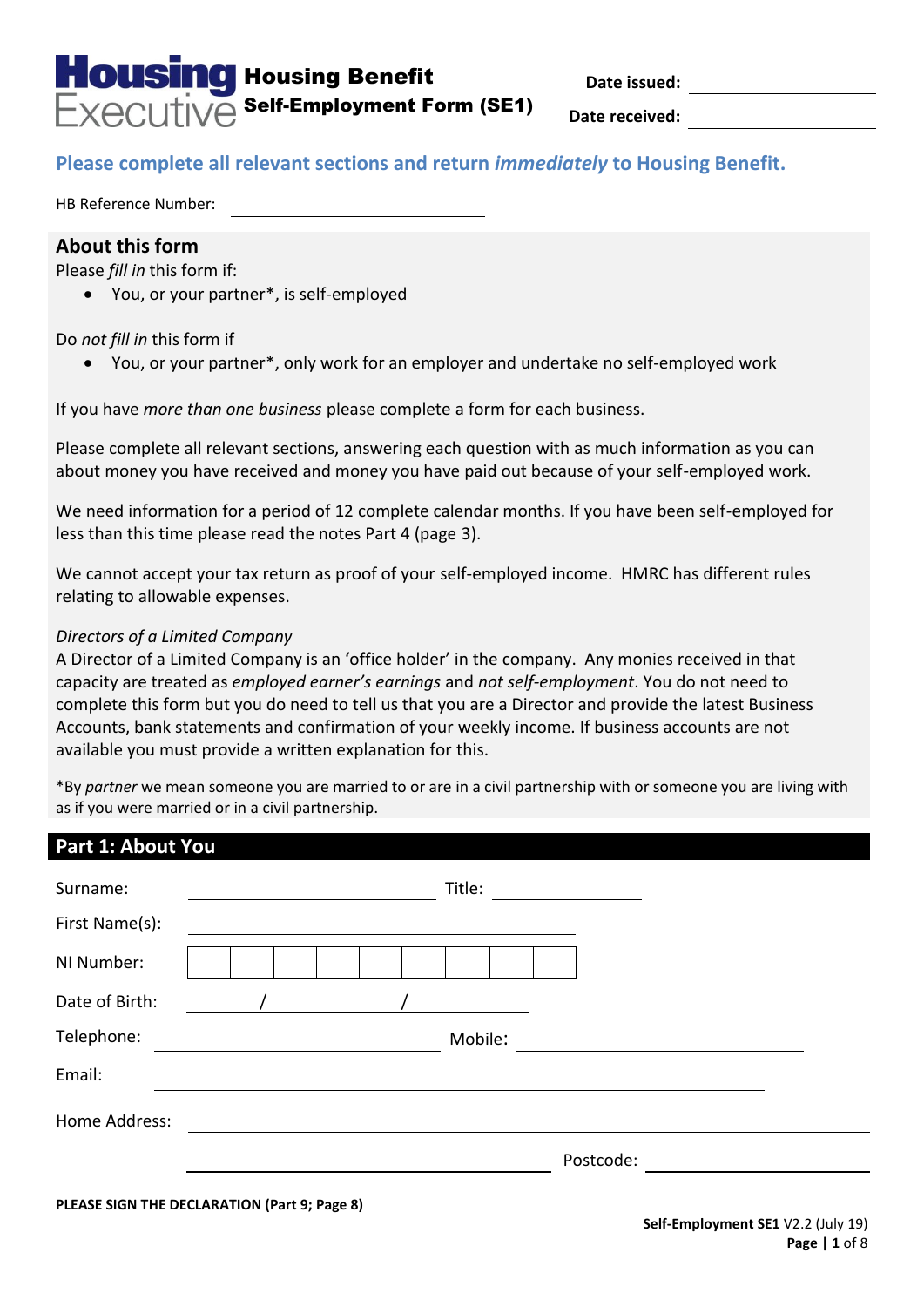| Part 2: About your self-employment                                                                                                                                                                               |                          |                                             |             |
|------------------------------------------------------------------------------------------------------------------------------------------------------------------------------------------------------------------|--------------------------|---------------------------------------------|-------------|
| <b>Business Address:</b>                                                                                                                                                                                         |                          |                                             |             |
| Postcode:                                                                                                                                                                                                        |                          |                                             |             |
| Does your business operate from your home<br>If yes, how many rooms are there in your home<br>$\bullet$<br>How many do you use for work<br>$\bullet$                                                             | Yes                      | No<br>(please exclude bathroom and kitchen) |             |
| What is your self-employment<br>On what date did you start self-employment<br>How many <i>hours</i> do you work each week<br>How many <i>days</i> do you work each week<br>How many people work for you          |                          |                                             |             |
| Do you pay your partner* a wage?<br>Yes<br>*By partner we mean someone you are married to or are in a civil partnership with or someone you are living with as<br>if you were married or in a civil partnership. | No                       |                                             |             |
| Complete the following if you are in the Fishing Industry                                                                                                                                                        |                          |                                             |             |
| For a <b>Share Fisherman</b> only                                                                                                                                                                                |                          |                                             |             |
| Are you the boat owner?<br>Yes<br>Are you a crew member on sea only<br>Yes<br>Yes<br>Are you a crew member on land only                                                                                          | No<br>No<br><b>No</b>    | (if YES go to Part 3)                       |             |
| For Crew Members only                                                                                                                                                                                            |                          |                                             |             |
| Boat Owner's name:<br><b>Contact Address:</b>                                                                                                                                                                    |                          |                                             |             |
| Postcode:                                                                                                                                                                                                        |                          |                                             |             |
| Part 3: About state benefits you have received                                                                                                                                                                   |                          |                                             |             |
| Have you received any state benefits in the past 12 months?                                                                                                                                                      | Yes                      | <b>No</b>                                   |             |
| If yes, please give details below of the benefit and relevant dates (see Page 8 for a list of benefits)                                                                                                          |                          |                                             |             |
| Name of Benefit                                                                                                                                                                                                  | Previously in<br>Payment | Currently in<br>Payment                     | Applied for |
|                                                                                                                                                                                                                  |                          |                                             |             |

**PLEASE SIGN THE DECLARATION (Part 9; Page 8)**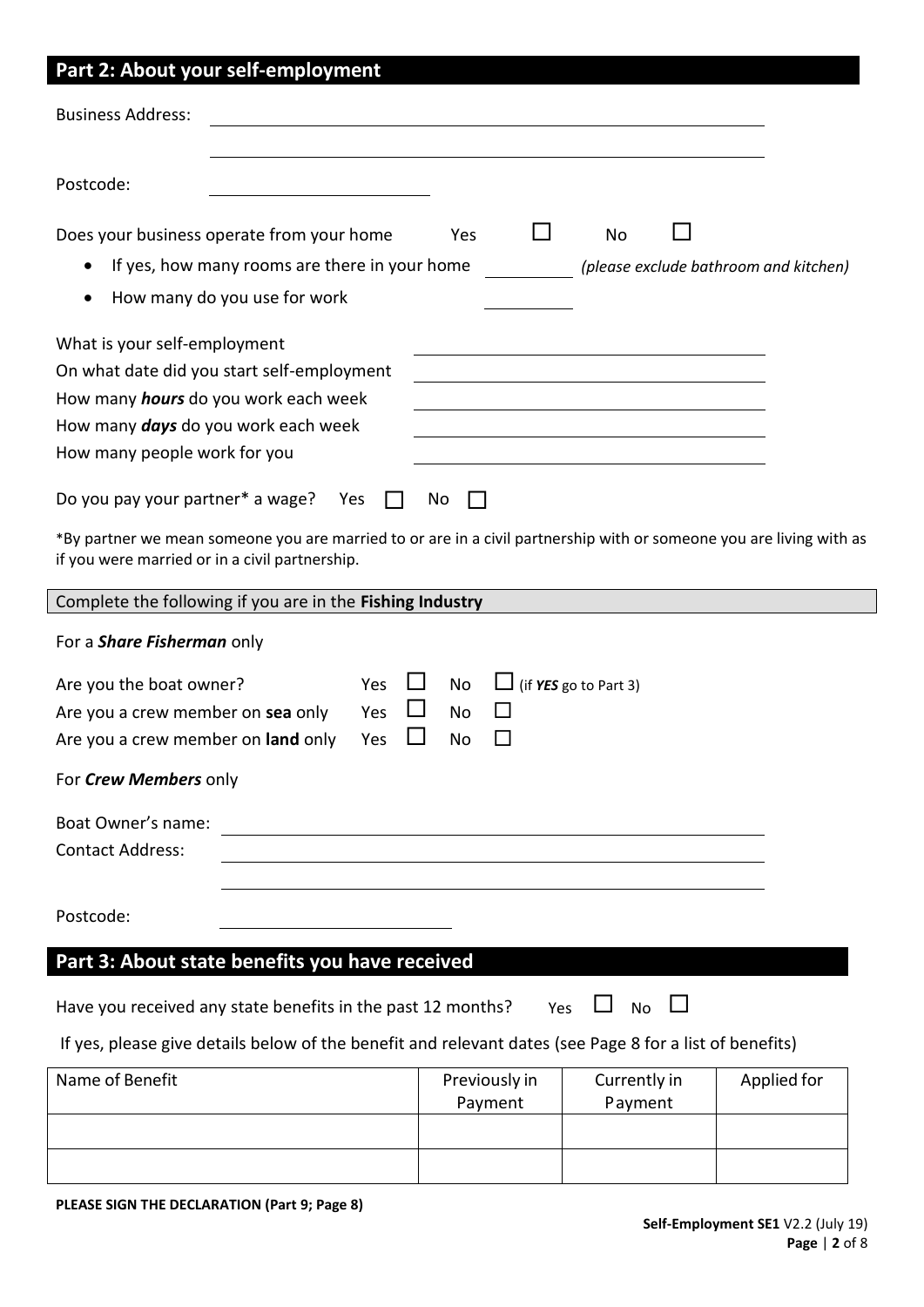## **Part 4: About income and expenses from self-employed work**

If you are in the process of setting up a business you should provide estimated income and expenses. In this case we will usually assess entitlement for a short period (eg 13-weeks). You should keep an accurate record of income and expenses which can be provided for the next assessment.

If you have been trading as self-employed the assessment period (during which you have been selfemployed) is whatever period will give the most accurate assessment.

### **If you have been working as a self-employed person for** *12 complete calendar months or more***:**

 Please fill in the columns headed Actual Income and Actual Expenses for the last 12 complete calendar months before the date you have written on the front of this form.

For example, if you were completing the form in January 2019, the 12 complete calendar months would be 01/01/2018 to 31/12/2018 (actual).

### **If you have been working as a self-employed person for** *less than 12 calendar months***:**

 Please fill in the columns headed Actual Income and Actual Expenses for as many calendar months after you began self-employment to the last day of the last complete calendar month before the date you have written on the front of this form.

Please fill in the columns headed Estimated Income and Estimated Expenses as accurately as possible for as many months as necessary to make up the 12 calendar months.

For example, if you were completing the form any time in January 2019 and you started selfemployment any time in October 2018 the 12 complete calendar months would be 01/11/2018 - 31/12/2018 (actual) and 01/01/2018- 31/10/2018 (estimated).

### **If you have been working as a self-employed person for** *less than 1 complete calendar month***:**

 Please fill in the columns headed Estimated Income and Estimated Expenses as accurately as possible for the 12 complete calendar months from the first day of the first complete calendar Month after you started self-employment.

From what dates are you giving us details of the total income and expenses?

|                               | From |  |  |  |
|-------------------------------|------|--|--|--|
| Actual income and expenses    |      |  |  |  |
| Estimated income and expenses |      |  |  |  |

**Please note:** we may review this information during the year.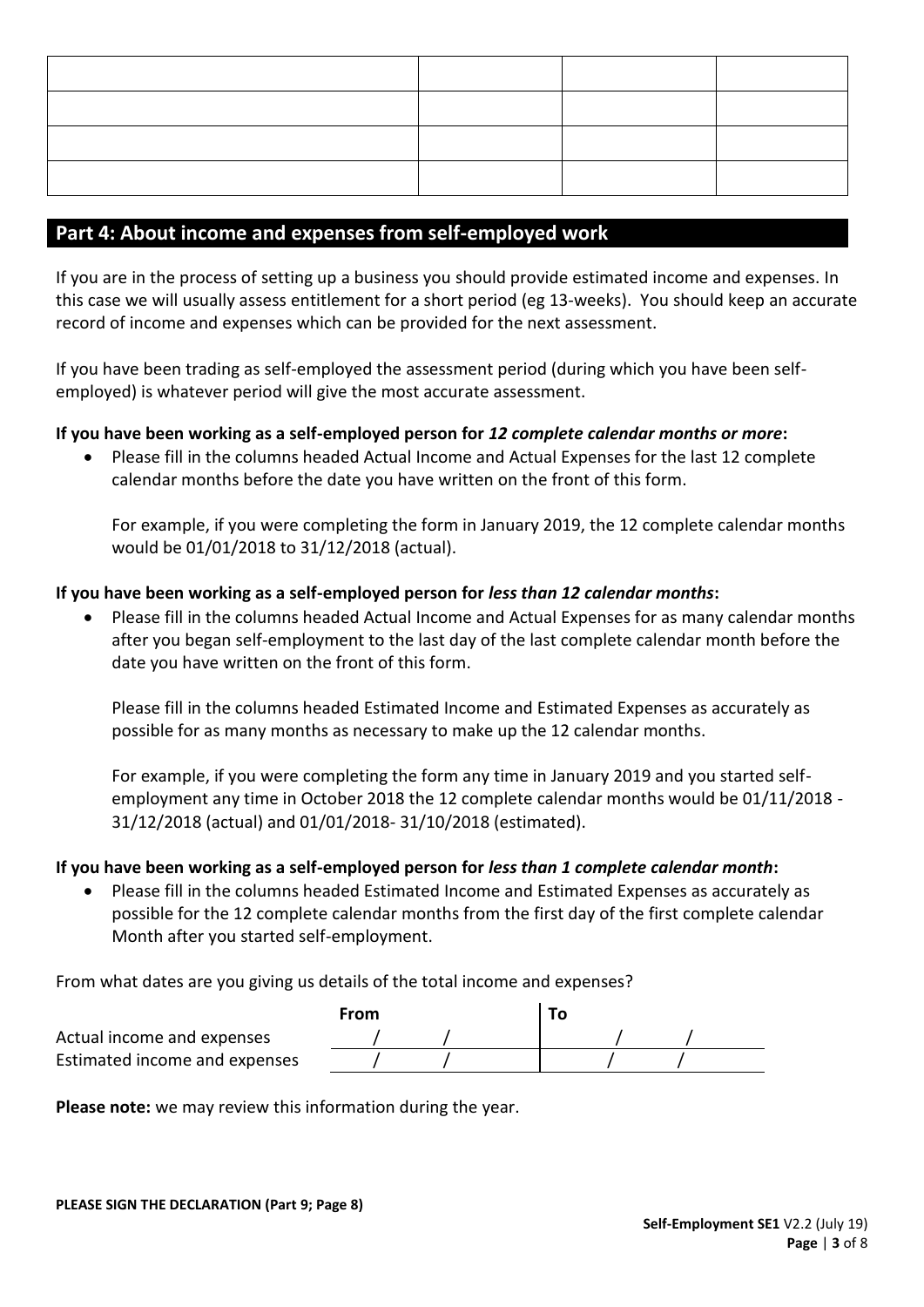# **Part 5: Income from self-employment**

#### **VAT Registration**

Are you registered for VAT? Yes  $\Box$  No  $\Box$ 

If YES please supply copies of all 3 monthly returns that you have submitted (over the period input at Section 4 - above) to HMRC showing:

- 1. Amounts of VAT collected by you from your customers; *and*
- 2. Amounts of VAT paid by you to your supplier(s)

How much VAT (if any) have you paid to HMRC E

How much VAT (if any) have you received back from HMRC  $E$ 

Please give details of all income relevant to your self-employment for the 12 complete calendar months as entered in Part 4. **If you are VAT registered all income totals should** *exclude VAT***.**

| <b>Type of Income</b>                                             | <b>Actual Income</b> | <b>Estimated Income</b> | <b>For Official Use</b> |
|-------------------------------------------------------------------|----------------------|-------------------------|-------------------------|
| Actual money received for sale of goods,<br>produce and work done | £                    | £                       | £                       |
| Rent received for business activities                             | £                    |                         | £                       |
| Goods from the business for your own use<br>(cost value)          | £                    |                         | £                       |
| Interest on investments                                           | £                    |                         | £                       |
| Other Income (please give details)                                | £                    | £                       | £                       |
| <b>TOTAL</b>                                                      | £                    |                         | £                       |

### **Evidence**

To support the information above you *may* be asked to provide evidence of income for the 'assessment' period. Evidence might include:

- Bank statements for the business
- Personal bank account statements (showing items relevant to the business)

We will contact you with details of the evidence we need.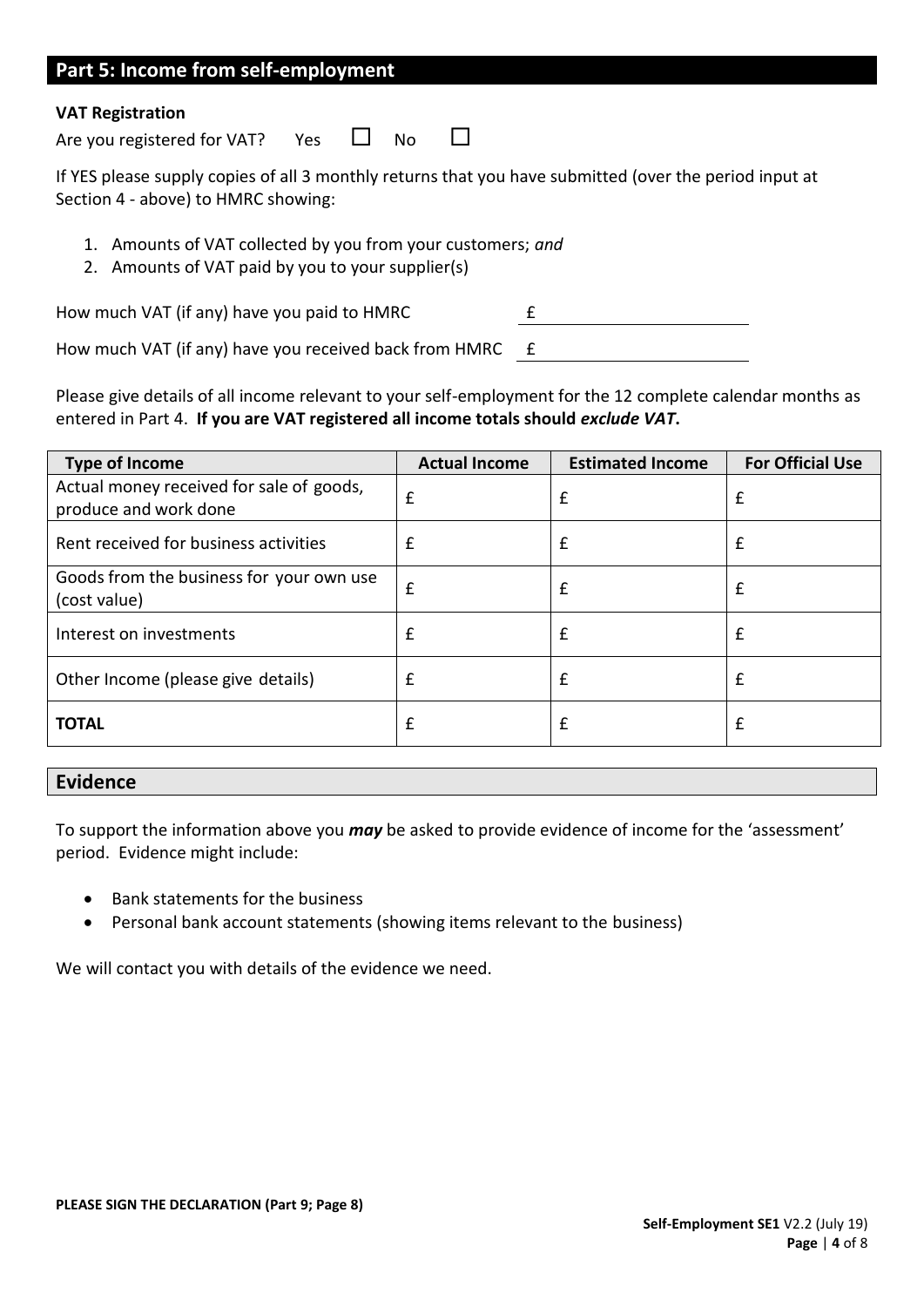## **Part 6: Expenses because of self-employment**

Please give details of all expenses *relevant* to your self-employment for the 12 complete calendar months you have written in Part 5.

- Give the total amount of expenses for **business use only**.
- Please **deduct any 'personal'** use *before* completing this form
- If you are **VAT registered** all expenses totals should *exclude* **VAT.**

Expenses which are *not allowed* include: sums used in setting up or expanding the business, depreciation of capital assets, capital repayments on business loans and business entertainment.

**Please note:** We may ask you to provide *business accounts* in relation to your self-employed work.

| <b>Type of Expense</b>                                 | <b>Actual Expense</b> | <b>Estimated Expense</b> | <b>For Official Use</b> |
|--------------------------------------------------------|-----------------------|--------------------------|-------------------------|
| Purchase of stock for resale                           | £                     | £                        | $\pmb{\mathsf{f}}$      |
| <b>Stock Insurance</b>                                 | £                     | $\pmb{\mathsf{f}}$       | $\pmb{\mathsf{f}}$      |
| Goods and materials                                    | £                     | $\pmb{\mathsf{f}}$       | $\pmb{\mathsf{f}}$      |
| Replacement small tools                                | £                     | $\pmb{\mathsf{f}}$       | $\pmb{\mathsf{f}}$      |
| Vehicle running expenses*                              | $\pmb{\mathsf{f}}$    | $\pmb{\mathsf{f}}$       | $\pmb{\mathsf{f}}$      |
| Travel                                                 | £                     | $\pmb{\mathsf{f}}$       | $\pmb{\mathsf{f}}$      |
| Accountancy <sup>#</sup>                               | $\pmb{\mathsf{f}}$    | $\pmb{\mathsf{f}}$       | $\pmb{\mathsf{f}}$      |
| <b>Legal Services</b>                                  | £                     | $\pmb{\mathsf{f}}$       | $\pmb{\mathsf{f}}$      |
| Rent for business premises                             | £                     | $\pmb{\mathsf{f}}$       | $\pmb{\mathsf{f}}$      |
| <b>Business rates</b>                                  | £                     | $\pmb{\mathsf{f}}$       | $\pmb{\mathsf{f}}$      |
| Mortgage Interest                                      | $\pmb{\mathsf{f}}$    | $\pmb{\mathsf{f}}$       | $\pmb{\mathsf{f}}$      |
| Property Insurance                                     | £                     | $\pmb{\mathsf{f}}$       | $\pmb{\mathsf{f}}$      |
| Gas, electricity and other fuel costs<br>(not vehicle) | $\pmb{\mathsf{f}}$    | $\pmb{\mathsf{f}}$       | $\pmb{\mathsf{f}}$      |
| Repairs, maintenance and cleaning<br>(not vehicle)     | $\pmb{\mathsf{f}}$    | $\pmb{\mathsf{f}}$       | $\pmb{\mathsf{f}}$      |
| Telephone / Internet                                   | $\pmb{\mathsf{f}}$    | $\pmb{\mathsf{f}}$       | $\pmb{\mathsf{f}}$      |
| Stationery, printing and post                          | £                     | $\mathbf f$              | £                       |
| Advertising                                            | $\pmb{\mathsf{f}}$    | $\pmb{\mathsf{f}}$       | $\pmb{\mathsf{f}}$      |
| Staff wages including NI contributions                 | $\pmb{\mathsf{f}}$    | $\pmb{\mathsf{f}}$       | $\pmb{\mathsf{f}}$      |

**PLEASE SIGN THE DECLARATION (Part 9; Page 8)**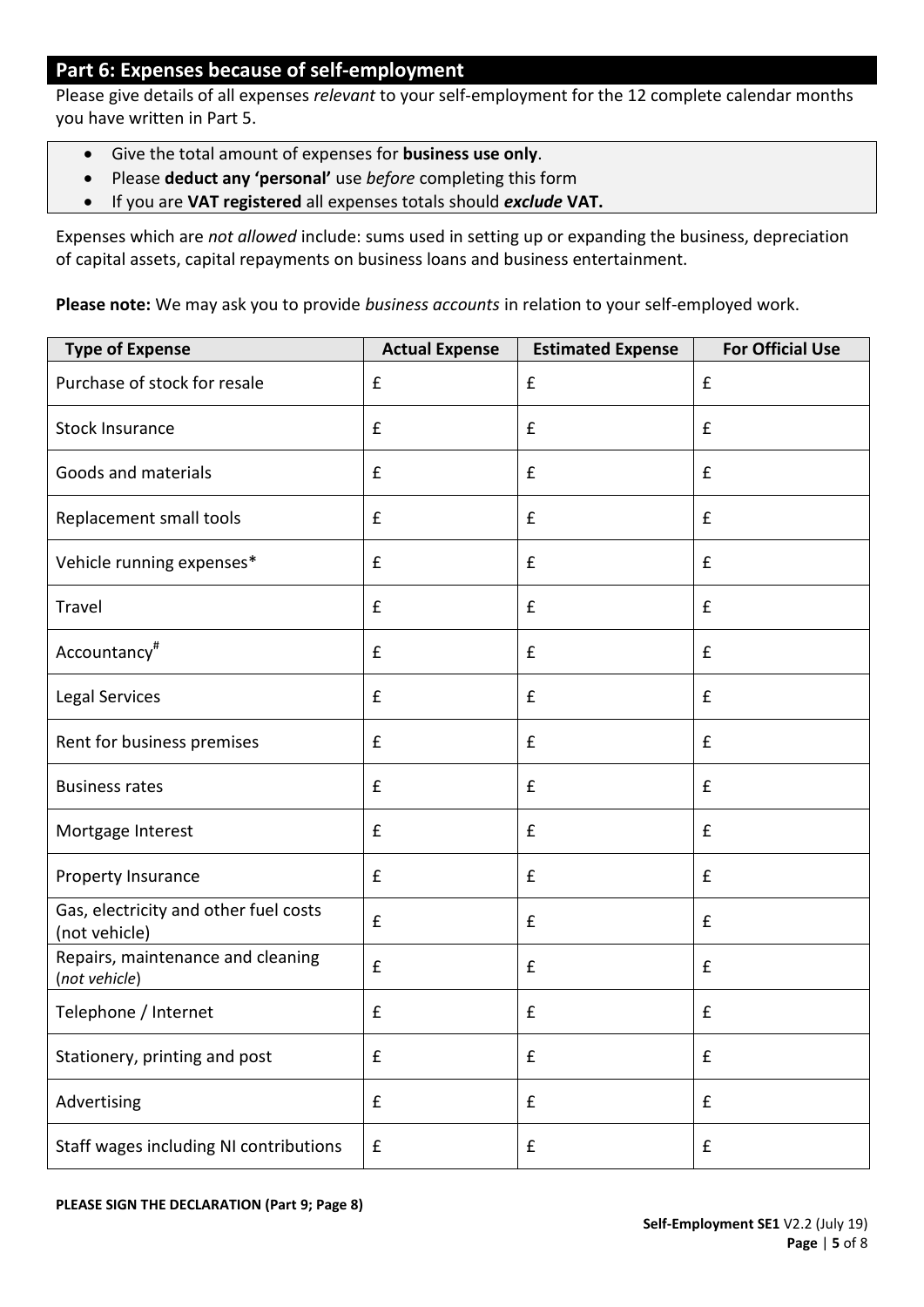| Other insurance for business purposes<br>(not NI contributions) | $\pmb{\mathsf{f}}$ | £            | $\mathbf f$ |
|-----------------------------------------------------------------|--------------------|--------------|-------------|
| <b>Bank charges</b>                                             | £                  | £            | £           |
| Total loan or HP interest for new or<br>additional items only   | $\pmb{\mathsf{f}}$ | £            | £           |
| Interest on business loans                                      | £                  | £            | £           |
| Proven bad debts only                                           | $\pmb{\mathsf{f}}$ | £            | £           |
| Debt recovery expense                                           | $\mathbf f$        | £            | £           |
| Other business related expenses - please detail below           |                    |              |             |
|                                                                 | £                  | £            | £           |
|                                                                 | £                  | $\mathbf{f}$ | £           |
|                                                                 | $\pmb{\mathsf{f}}$ | £            | £           |

\* Vehicle running expenses include fuel, road tax, insurance, cleaning and repairs # If you are claiming accountant's fees we may request Profit and Loss accounts

# **Part 7: Other self-employment information**

| Do you pay money towards a private pension? | Yes $\mathsf{L}$ | $No$ $\Box$                        |
|---------------------------------------------|------------------|------------------------------------|
| If yes, how much                            |                  | weekly / monthly / 4-weekly $\sim$ |
| Do you receive tax relief on your pension   | Yes LI           | $No$ $\Box$                        |
| If yes, how much                            |                  | weekly / monthly / 4-weekly $\sim$ |

*We need to see proof of your private pension, please supply document(s).*

~delete as applicable

### **Personal Data**

The Housing Executive protects your personal information in accordance with General Data Protection Regulation and Data Protection Act 2018. You have a right to know how we collect and use your personal information. These details can be found in our Privacy Notice on our website *www.nihe.gov.uk/privacy\_notice* or we can post or email a copy to you.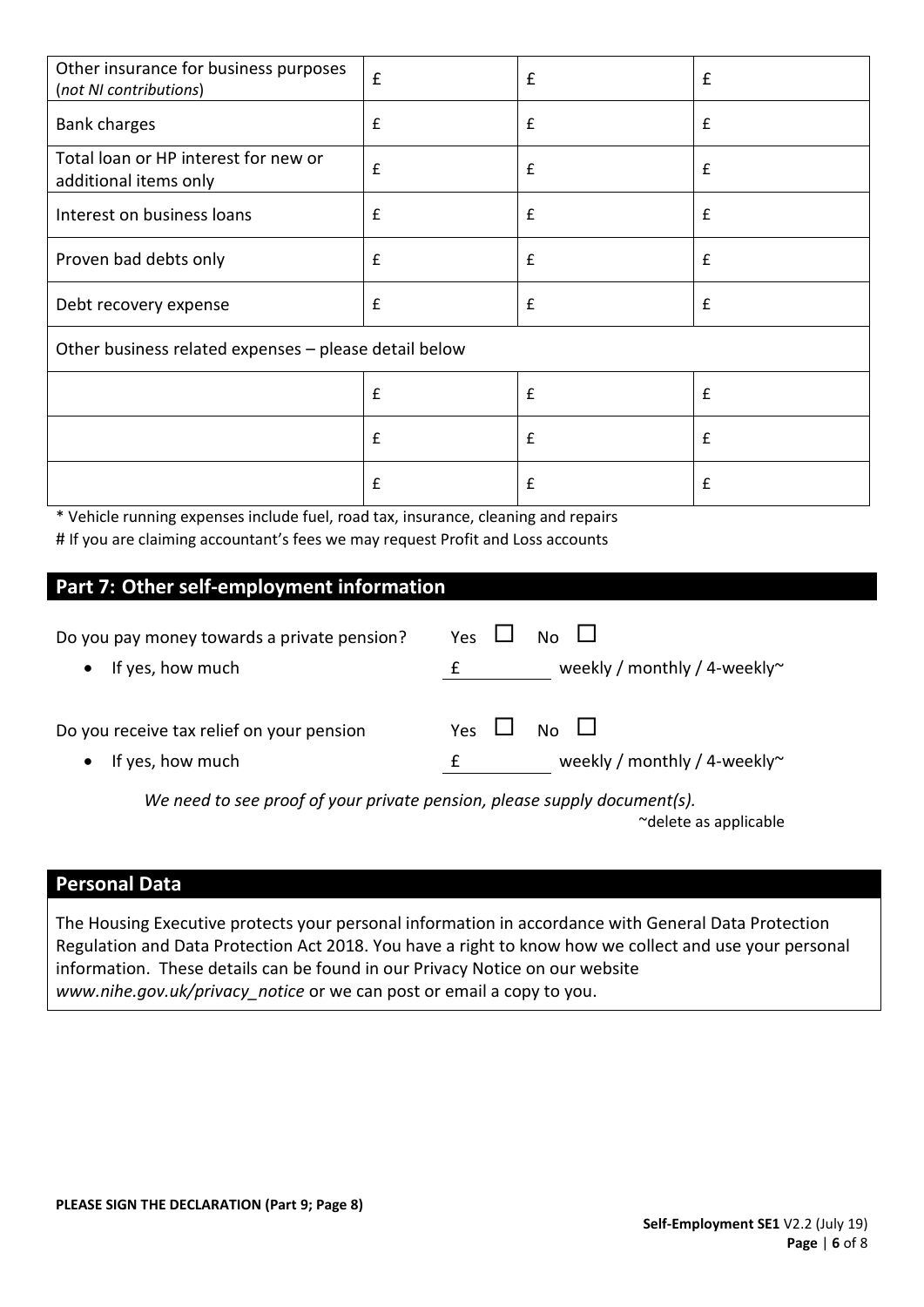## **Part 8: Help completing this form**

If anyone helped you complete this form please give their details below

| Name         |                                                       |
|--------------|-------------------------------------------------------|
| Organisation |                                                       |
| Position     |                                                       |
| Address      |                                                       |
|              |                                                       |
|              |                                                       |
| Postcode     |                                                       |
| Telephone    |                                                       |
|              | Please tell us why they helped you complete this form |
|              |                                                       |
|              |                                                       |

### **Your Information**

### **What we do with your information**

You have applied to the Housing Executive to claim Housing Benefit. The Housing Executive in processing your application is exercising its statutory powers using the lawful basis of public task. The Housing Executive requires the information as it is necessary for the purpose of deciding your Housing Benefit entitlement (if any), under the law.

#### **Sharing your information with others**

We will share your information to process your claim for Housing Benefit and any other claim for Social Security benefits. Your information may also be shared with government departments for use in the prevention, detection, investigation or prosecution of offences relating to Social Security or tax. Your information may also be shared for other functions of the Housing Executive under statute, including the recovery of rent arrears. Your information is only shared where this is necessary to comply with our legal obligations or as permitted by General Data Protection Regulation or the Data Protection Act 2018.

### **What Next**

Please sign and return the completed form with relevant evidence to your nearest Housing Benefit office.

### **Part 9: Declaration**

I declare that to the best of my knowledge and belief that the information I have given on this form is correct, true and complete and I wish my Housing Benefit to continue.

I understand that if I give information that is incorrect or false or incomplete or if I do not report a change of circumstances, that action, including court action may be taken against me. I further understand that if I am paid too much housing benefit that I may have to repay this.

I agree to report any further changes in my circumstances that will affect my award of housing benefit.

**Claimant's signature:** \_\_\_\_\_\_\_\_\_\_\_\_\_\_\_\_\_\_\_\_\_\_\_\_\_\_\_\_\_\_ **Date:** \_\_\_\_\_\_\_\_\_\_\_\_\_\_

| ٠      |  |  |
|--------|--|--|
| v<br>v |  |  |

If someone else completed this change of circumstances form for you they must sign here:

Signature: **Example 20 and 20 and 20 and 20 and 20 and 20 and 20 and 20 and 20 and 20 and 20 and 20 and 20 and 20 and 20 and 20 and 20 and 20 and 20 and 20 and 20 and 20 and 20 and 20 and 20 and 20 and 20 and 20 and 20 and** 

**PLEASE SIGN THE DECLARATION (Part 9; Page 8)**